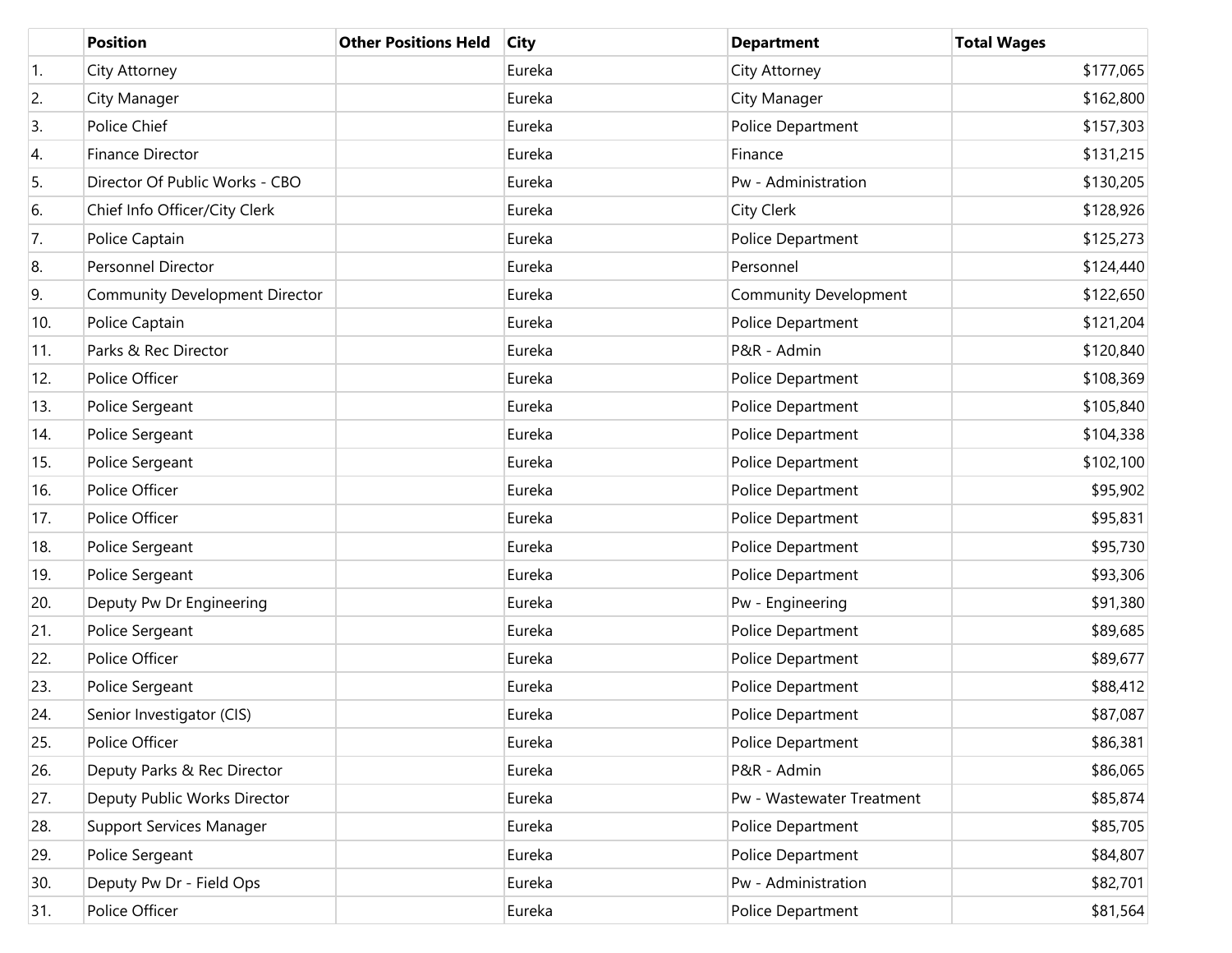| 32. | Police Officer                     | Eureka | Police Department            | \$80,258 |
|-----|------------------------------------|--------|------------------------------|----------|
| 33. | Police Officer                     | Eureka | Police Department            | \$80,131 |
| 34. | Information Services Manager       | Eureka | City Clerk/It                | \$77,997 |
| 35. | Police Officer                     | Eureka | Pw - Administration          | \$77,245 |
| 36. | Senior Planner                     | Eureka | <b>Community Development</b> | \$77,130 |
| 37. | Project Manager                    | Eureka | Economic Development         | \$76,915 |
| 38. | Police Officer                     | Eureka | Police Department            | \$76,456 |
| 39. | Police Officer                     | Eureka | Police Department            | \$76,176 |
| 40. | Police Officer                     | Eureka | Police Department            | \$75,685 |
| 41. | Deputy Finance Director            | Eureka | Finance                      | \$75,548 |
| 42. | Police Officer                     | Eureka | Police Department            | \$75,309 |
| 43. | <b>Fleet Services Manager</b>      | Eureka | Pw - Vehicle Operations      | \$75,180 |
| 44. | Project Manager                    | Eureka | Economic Development         | \$75,180 |
| 45. | Recreation & Facilities Mgr.       | Eureka | P&R - Marina                 | \$75,180 |
| 46. | Senior Planner                     | Eureka | <b>Community Development</b> | \$75,180 |
| 47. | Zoo Director                       | Eureka | P&R - Zoo                    | \$75,180 |
| 48. | Police Officer                     | Eureka | Police Department            | \$73,596 |
| 49. | Police Officer                     | Eureka | Police Department            | \$73,445 |
| 50. | Police Officer                     | Eureka | Police Department            | \$73,289 |
| 51. | Personnel Manager                  | Eureka | Personnel                    | \$73,243 |
| 52. | Police Officer                     | Eureka | Police Department            | \$72,434 |
| 53. | Police Officer                     | Eureka | Police Department            | \$71,760 |
| 54. | Police Officer                     | Eureka | Police Department            | \$71,700 |
| 55. | Police Sergeant                    | Eureka | Police Department            | \$70,127 |
| 56. | Police Officer                     | Eureka | Police Department            | \$68,803 |
| 57. | Police Officer                     | Eureka | Police Department            | \$68,768 |
| 58. | Police Officer                     | Eureka | Police Department            | \$67,371 |
| 59. | <b>Sr Communication Dispatcher</b> | Eureka | Police Department            | \$67,245 |
| 60. | Project Manager                    | Eureka | Economic Development         | \$66,645 |
| 61. | Utilities Operations Superviso     | Eureka | Pw - Wastewater Treatment    | \$66,040 |
| 62. | Electrician                        | Eureka | P&R - Facilities Maint       | \$65,962 |
| 63. | Project Manager-Traffic            | Eureka | Pw - Engineering             | \$65,855 |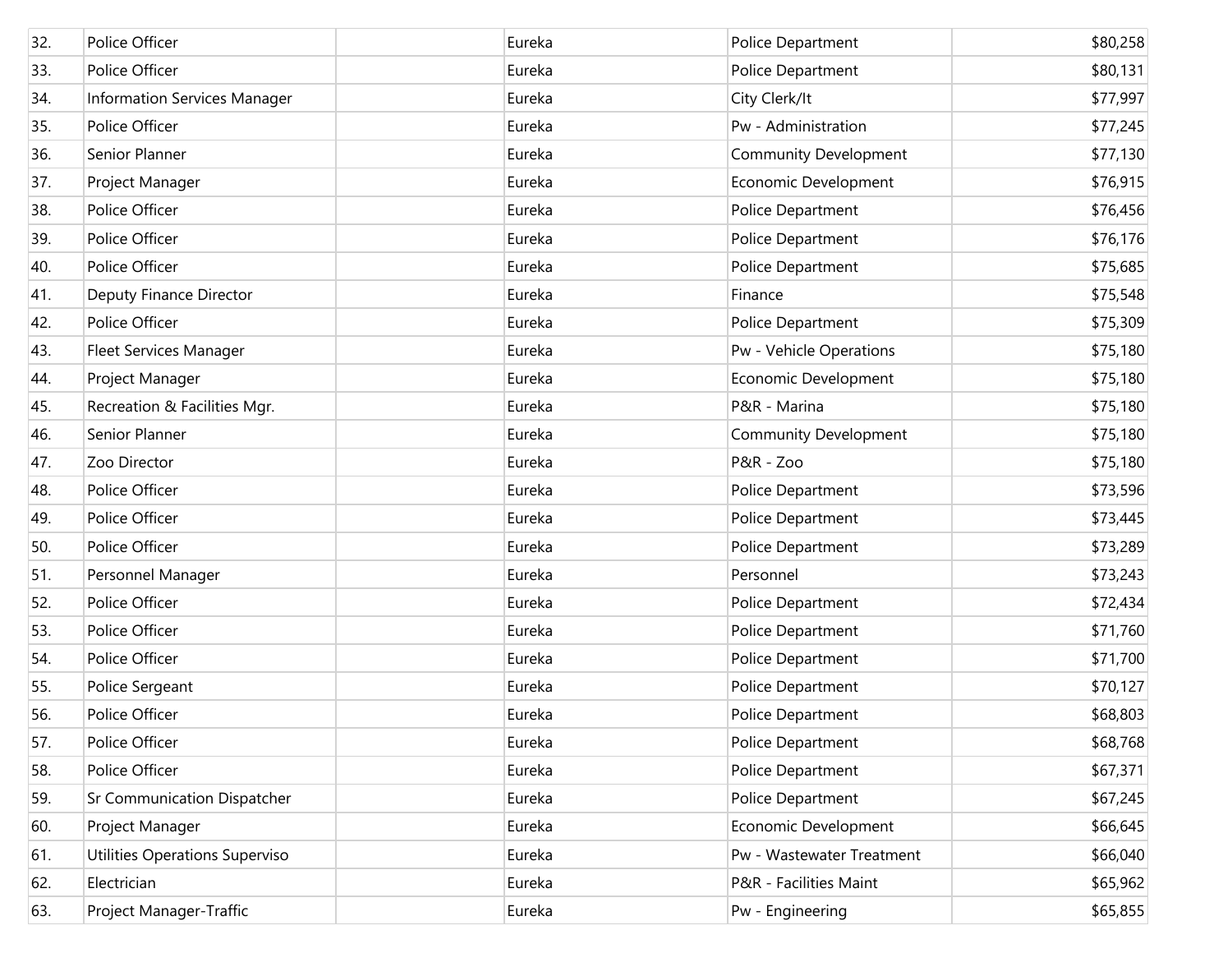| 64. | <b>Sr Communication Dispatcher</b>  | Eureka | Police Department                  | \$65,153 |
|-----|-------------------------------------|--------|------------------------------------|----------|
| 65. | Plans Examiner/Sr Build Off.        | Eureka | <b>Building &amp; Housing Dept</b> | \$64,944 |
| 66. | Infiltration & Inflow Manager       | Eureka | Pw - Engineering                   | \$64,815 |
| 67. | Police Officer                      | Eureka | Police Department                  | \$64,313 |
| 68. | Police Officer                      | Eureka | Police Department                  | \$64,197 |
| 69. | Finance Office Supervisor           | Eureka | Finance                            | \$64,059 |
| 70. | Deputy City Attorney                | Eureka | City Attorney                      | \$63,525 |
| 71. | Sr Communication Dispatcher         | Eureka | Police Department                  | \$63,472 |
| 72. | Police Officer                      | Eureka | Police Department                  | \$63,385 |
| 73. | Police Records Supervisor           | Eureka | Police Department                  | \$63,308 |
| 74. | Police Officer                      | Eureka | Police Department                  | \$63,037 |
| 75. | <b>Water Quality Supervisor</b>     | Eureka | Pw - Wastewater Treatment          | \$62,962 |
| 76. | Maintenance Supervisor              | Eureka | Pw - Streets                       | \$62,585 |
| 77. | Police Officer                      | Eureka | Police Department                  | \$62,448 |
| 78. | Fac Maint Superintendent            | Eureka | P&R - Facilities Maint             | \$61,848 |
| 79. | Police Officer                      | Eureka | Police Department                  | \$61,310 |
| 80. | Sr Communication Dispatcher         | Eureka | Police Department                  | \$60,674 |
| 81. | Electrician                         | Eureka | P&R - Facilities Maint             | \$60,246 |
| 82. | Police Officer                      | Eureka | Police Department                  | \$59,578 |
| 83. | Utility Maintenance Supervisor      | Eureka | Pw - Wastewater Treatment          | \$59,209 |
| 84. | Utilities Operations Superviso      | Eureka | Pw - Water Treatment               | \$59,032 |
| 85. | Police Officer                      | Eureka | Police Department                  | \$58,968 |
| 86. | Utility Maintenance Supervisor      | Eureka | Pw - Wastewater Collection         | \$58,008 |
| 87. | <b>Sr Information Analyst</b>       | Eureka | City Clerk/It                      | \$57,843 |
| 88. | Field Superintendent                | Eureka | Pw - Administration                | \$57,504 |
| 89. | <b>Communication Dispatcher</b>     | Eureka | Police Department                  | \$57,498 |
| 90. | Police Officer                      | Eureka | Police Department                  | \$57,306 |
| 91. | <b>Harbor Operations Supervisor</b> | Eureka | P&R - Marina                       | \$56,932 |
| 92. | <b>Building Inspector II</b>        | Eureka | <b>Building &amp; Housing Dept</b> | \$56,634 |
| 93. | Accountant I                        | Eureka | Finance                            | \$55,964 |
| 94. | Utility Maintenance Supervisor      | Eureka | Pw - Water Distribution            | \$55,600 |
| 95. | Personnel Analyst II                | Eureka | Personnel                          | \$55,338 |